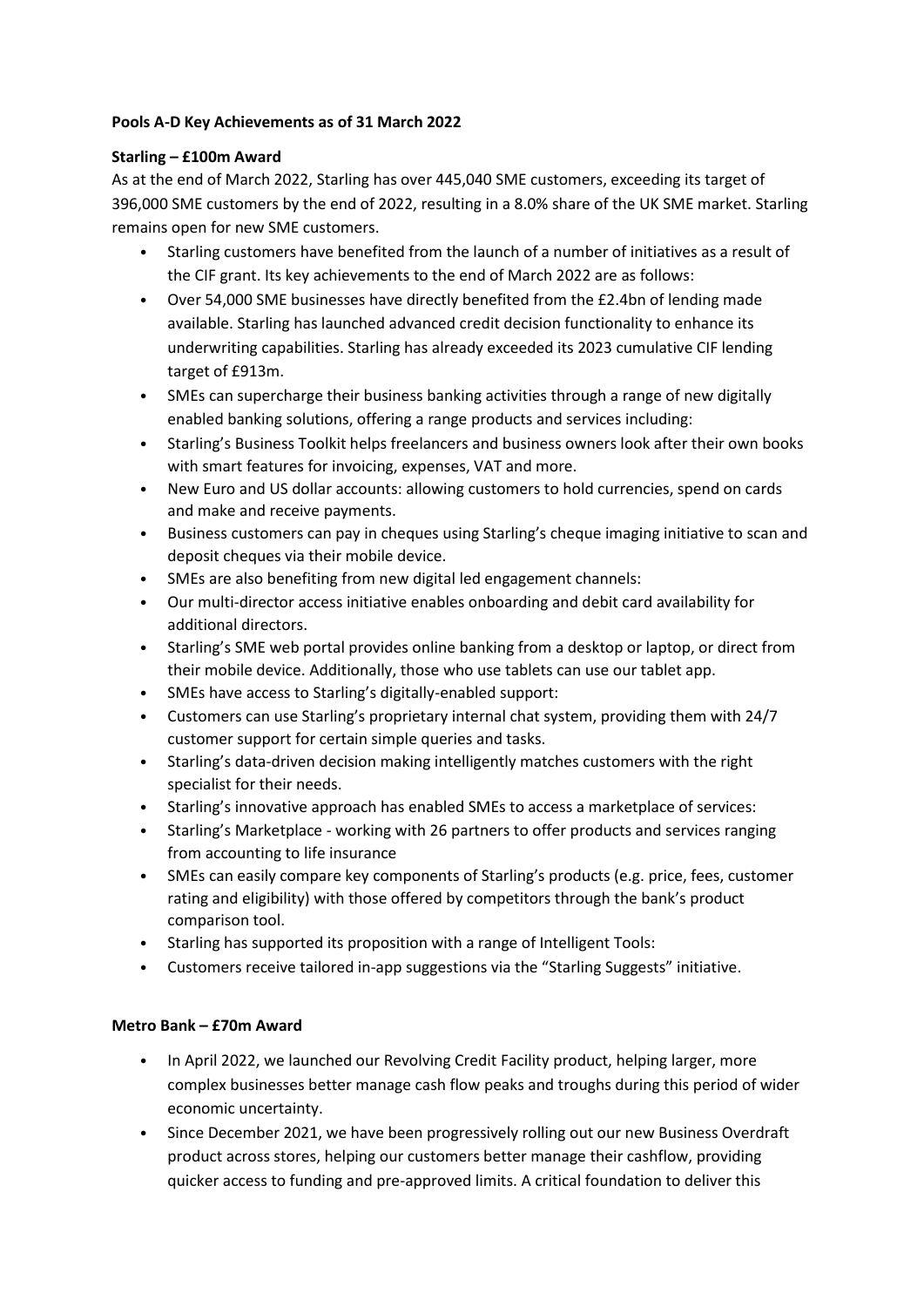enhanced SME lending experience, is our new digital credit platform, allowing real time automated credit underwriting.

- We launched our new Enhanced Foreign Exchange proposition giving customers access to real rates via a new-and-improved digital journey.
- In August 2021, we opened our fourth new store in the North of England in Bradford. This follows openings in Manchester, Liverpool and Sheffield. 63 jobs have been created in the North of England, including 8 apprentices.
- In June 2021 to further support the UK's small business community we launched a Metro Bank SME brand campaign. The campaign focused on our dedication to helping small businesses thrive via the special relationship we have with our customers, and involved giving three Metro Bank customers their very own national advertising campaign.
- In March 2021, we launched in-app invoicing for business customers allowing quick creation, tracking and management of invoices, all from within the Metro Bank mobile app. Customers can also add their business's logo to each invoice for additional personalisation.
- In February 2021 we began a phased launch of our business current account online application process for multi-director businesses, ahead of a successful public launch in April 2021.
- Over the first two years of programme delivery (2019/2020) we launched a range of new products, services and partnerships to better support SMEs.
	- o Business current account online application process for single-director businesses.
	- o Started offering Government-backed loans to our business current account customers. By the end of 2021 we provided 38k loans and £1.7bn to UK businesses.
	- o New receipt management functionality into our mobile app, letting businesses capture and store receipts, which get automatically matched to the customer's transaction history.
	- o A new partnership with Canadian fintech Sensibill to offer receipt management technology to SMEs via the Metro Bank mobile app.
	- o Artificial-intelligence-led 'Business Insights' capability into the Metro Bank mobile app – helping businesses manage their cash flow and make more data-driven decisions.
	- $\circ$  A new partnership with Enterprise Nation, a leading provider of advice and expertise to small businesses in the UK. The new collaboration offers a range of benefits for Metro Bank's business customers, including a year's free membership to Enterprise Nation which would usually cost £99.
	- o A new partnership with cloud accounting provider Clear Books, offering easy accounting software with free bank feeds and exclusive discounts to Metro Bank small business customers.
- And finally, throughout 2019 and 2020 we improved payments services for businesses with a range of new propositions.
	- $\circ$  Physical sweeping functionality, helping businesses to manage their liquidity with automated rules for transferring funds between their accounts.
	- o We became a direct participant of Bacs, the Pay.UK-operated payment system, helping enable Direct Debit origination for business customers through a new partnership with Bottomline Technologies. This followed with an initiative to enable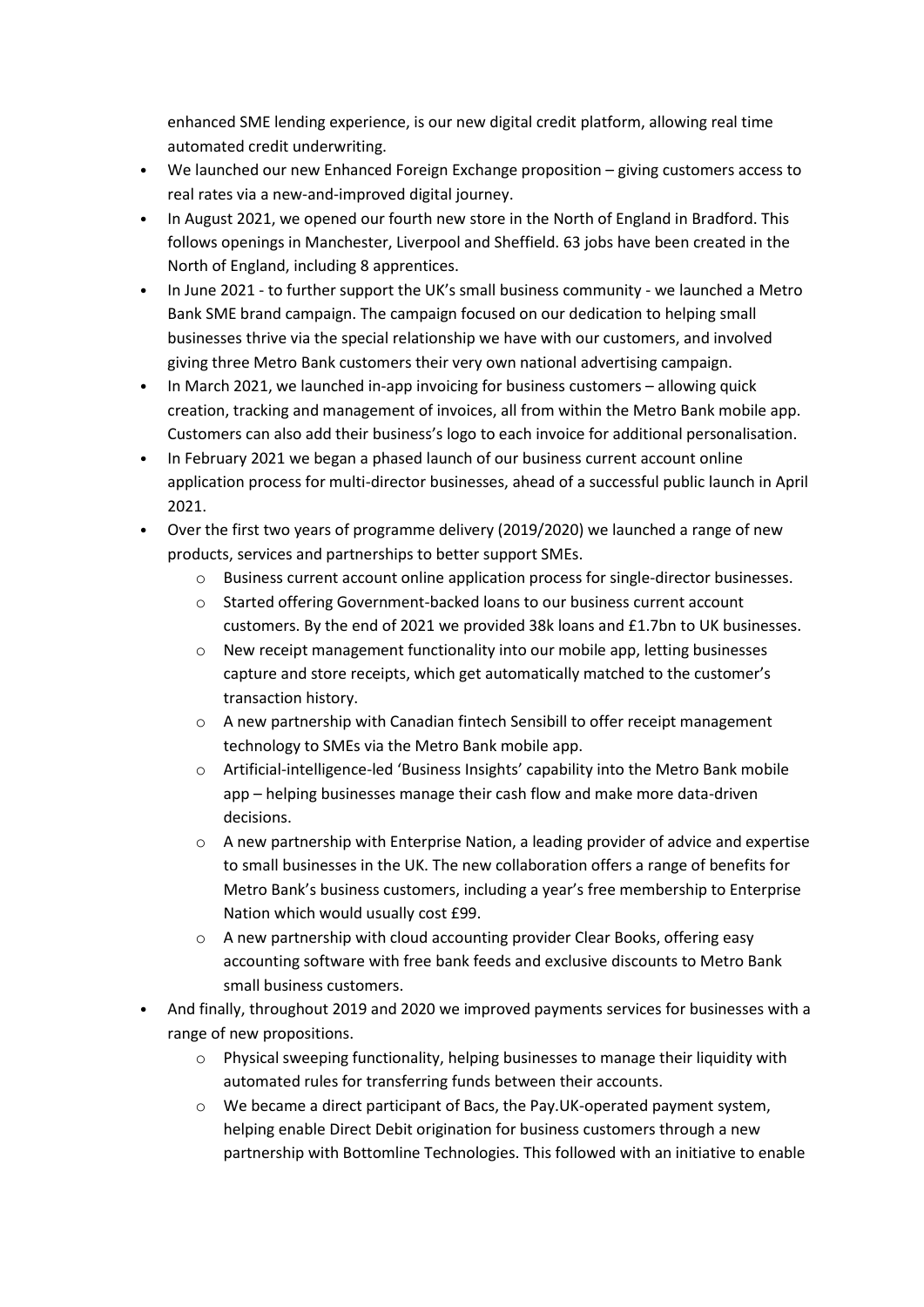Direct Debit origination, letting business customers create, automatically collect, and manage payments with their own customers via Direct Debit.

- $\circ$  'MCash' our new on-demand cash collection and delivery service to support the 4.2 million UK SMEs that rely on cash.
- o Trade Services capabilities offering Letters of Credit and Documentary Collections.

## **ClearBank – £60m Award**

- A leading SME challenger in terms of BCAs; creating a true SME first alternative to high street banks.
- Achieved c.6.4% market penetration attributable to Pool A (7.4% including Pool E); 411,338 members in total.
- Built significant awareness at 53% prompted brand recognition.
- In February 2022, ClearBank signed a legally binding agreement with each of Apax Digital, CFFI and PPF for several related primary and secondary transactions up to £175 million, subject to regulatory approval. Although these funds are not required to support the delivery of the CTBB proposition, it emphasises the impact within market.
- Step-change delivered advanced business financial platform functionality including advanced invoicing, digital tax and intermediated credit; first acquiring proposition being rolled out.
- Easier switching with expedited onboarding and trial switching for established business using open banking live; work on CASS is progressing.
- Integrated 16 SME solution partners.

## **Investec Bank PLC - £15M Award**

We maintain strong progress in the development of our propositions and remain on track to achieve our public commitments. We are currently supporting over 4,200 clients through our new products, which we continue to build upon as we strive to provide market leading offerings and an out of the ordinary client experience for UK SMEs.

- We have implemented the first iteration of a new automated credit decision capability for new lending deal proposals. This is a significant step forward in our journey to provide a seamless, automated and straight- through lending experience for our clients and brokers. It will allow us to increase our reach into the SME market supporting more SMEs as we deliver a faster service to a wider range of clients.
- We have rolled out a new digital self-serve capability to our lending clients. This new proposition enhances our offering, allowing our customers to view and manage their accounts seamlessly online whilst significantly improving user experience. This provides our customers the convenience of managing their accounts more fully at a time and place of their choosing.
- We remain focused on supporting our customers through the current challenges. We have lent over £170m to over 1,000 SMEs under the Coronavirus Business Interruption Loan, Bounce Back Loan and Recovery Loan Schemes.
- For this project, we have directly employed 34 people to date, covering several essential product and technical delivery roles.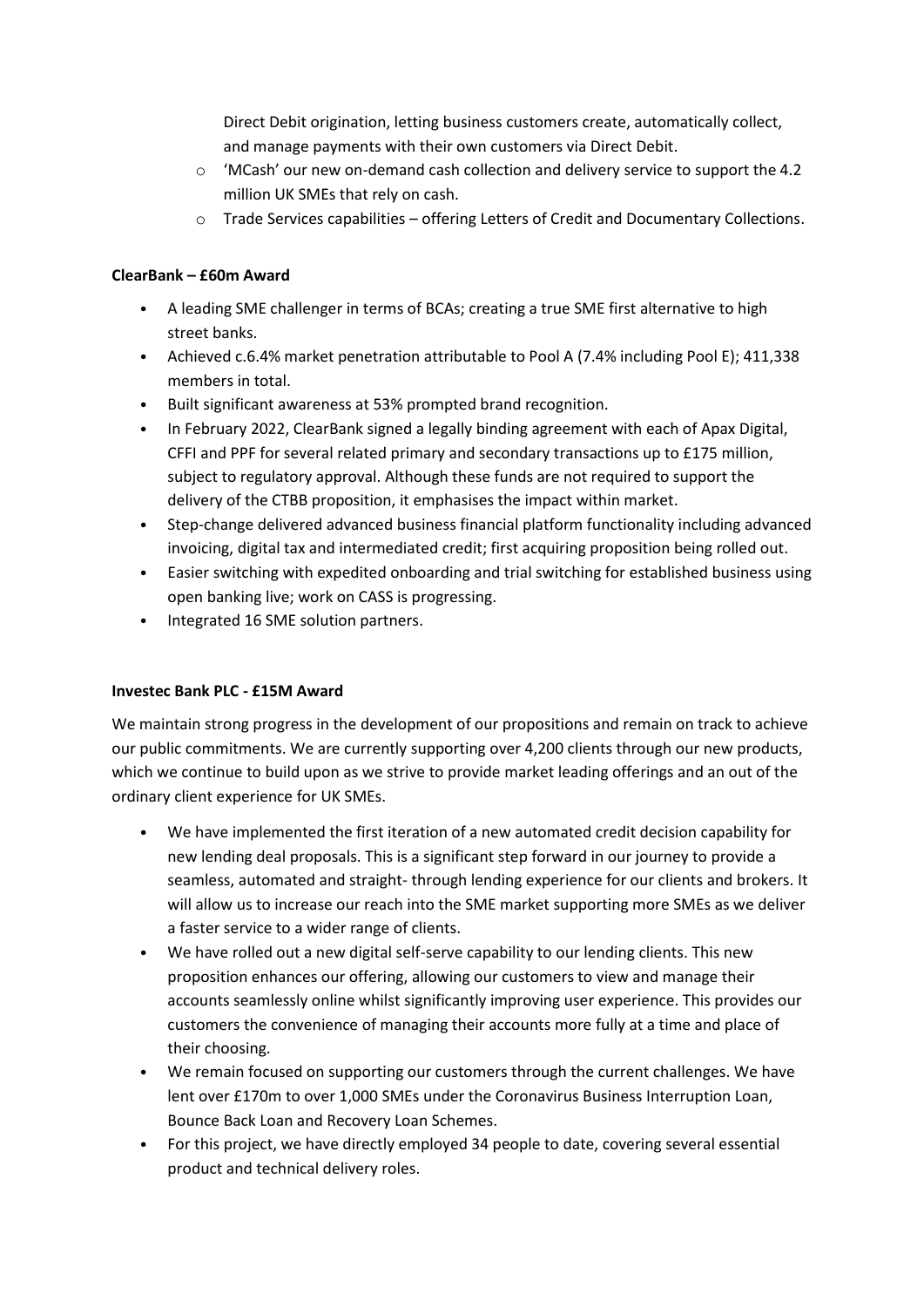#### **The Co-operative Bank PLC - £15M Award**

In 2021, we delivered significant improvements for our SME customers and put in place the infrastructure for the sustainable development of our proposition. We have continued to grow our SME customer base and have seen excellent customer feedback from the new products and journeys that we have delivered.

- We launched our new mobile app in April 2021 and continued to make iterative improvements to this throughout the year. As at the end of 2021, 22% of our customers are already using the app, and we've processed over 1,000,000 customer payments through this new channel.
- We expanded our product range with the launch of a new business credit card, and enhanced the range of value-added services available to our customers with the launches of Business Insurance, Business Concierge and Incomeing, our Request to Pay app.
- We were confirmed as the UK's best rated high street bank for ESG credentials following the publication of our most recent ESG assessment by Sustainalytics, a leading, independent ESG and corporate governance research and analytics firm.
- We completed the launch of our new onboarding journeys, significantly improving our timescales for opening an account. The average account opening time reduced from 14 days to 6 days at the end of 2021, with the majority of applications completed in under 2 days. In Q4 2021, NPS for customers following this new journey was +63.
- We exceeded 100,000 BCAs for the first time, and as at the end of 2021 we held 104,000 BCAs. We have maintained our positive flow of customers as we continue to build our SME franchise.

#### **Atom Bank - £10M Award**

- Atom has responded to the challenge of COVID-19 and released its balance sheet to support the economy, with over £1.5bn of applications received for its secured lending CBILS and RLS products.
- As of 31st March 2022, £281m of BCR attributable secured lending has been completed.
- Atom has deployed the build of 'Portal Lite', the first iteration of our Next Generation Broker Portal to its intermediary partners.
- Achieved a market leading customer Net Promoter Score (NPS) of +88. This is the highest score Atom has ever received for any product since its launch in 2016 and surpasses its 2025 BCR target.
- Atom has built a radically enhanced pricing engine and quote tool that enables it to give a quote on a secured lending application, often the hardest to quote on quickly, within 60 seconds. This addition allows brokers offering secured business loans to self-assess and create an indicative quote within the portal before submitting an application.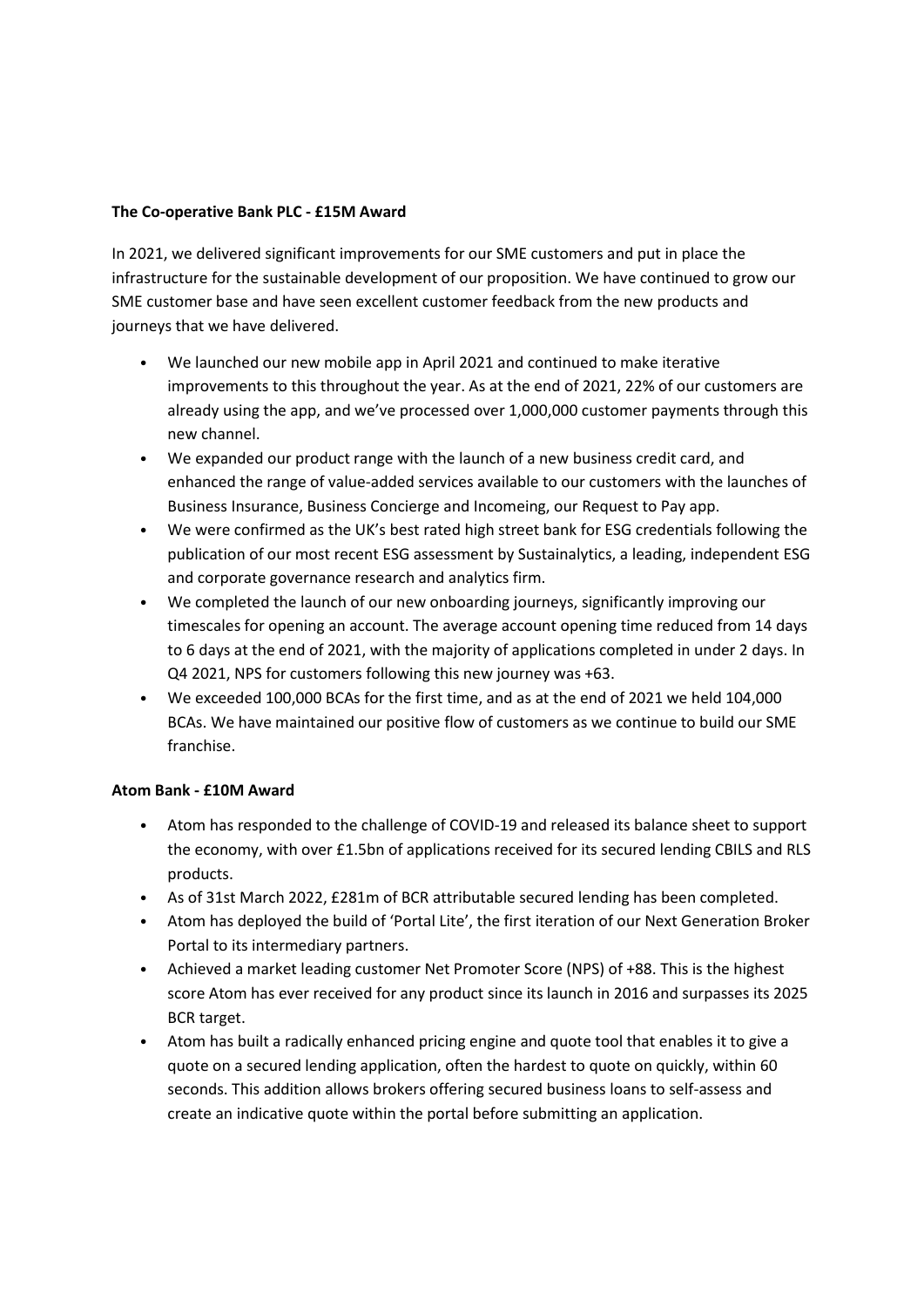- Delivered its first fixed rate business lending product, to provide consumers with the ability to benefit from the certainty of fixed payments as it enters a rising interest rate environment.
- Since receiving the BCR grant, Atom has built the underlying infrastructure for its small business app in partnership with its strategic partner Thought Machine. Atom has also completed the underpinnings of its smart lending and savings platform with Thought Machine.
- Atom has introduced a range of open data capabilities into our stack, including Open Banking and Accountancy, facilitating automated underwriting assessments, real-time decisions and improving the customer experience compared to traditional paper-based processes.
- Atom has launched its closed online community for SMEs 'The Kitchen' allowing small businesses to offer their feedback and be actively involved in prioritising its product roadmap.
- Atom is working with Newcastle University, the Federation of Small Businesses and the NE Chamber of Commerce on the build out of its proposition and the reduction of financial bias in lending decisions.
- Atom is creating high quality jobs in the North East of England, including roles in Data Science and Engineering. To date, associated with its CIF programme, 38 people have joined Atom, including 7 graduates.
- Atom has made a commitment to adhere to the Standards of Lending Practice for the benefit of all its business lending customers and has become an interim-registered firm with the Lending Standards Board.

## **iwoca Ltd - £10M Award**

- Industry awareness of our iwocaPay product continues to grow, exemplified through its inclusion as one of three 2022 finalists for Xero's "Emerging App Partner" award.
- We further enhanced the user experience for businesses applying for credit from within the Xero platform, enabling them to apply for multiple iwoca loan products, including our no personal guarantee Recovery Loan.
- We progressed discussions with a number of new OpenLending partners and 5 of them accessed our sandbox environment for the first time during Q1 2022.
- We made further developments to our OpenLending API, both improving the types of offers we can provide & increasing the number of products available via the API.
- We made a total of 6 hires to our regional office in Leeds during Q1 2022. Allowing that some of these are replacing leavers, this now brings our total jobs created at the end of Q1 2022 to 32.

## **Modulr Finance - £10M Award**

• Accountants Payments Control Centre: first version of the product launched in Q1 2021, with 375 accountancy practices and accountants onboarded as of Q1 2022, an increase of 80 compared to Q4 2021.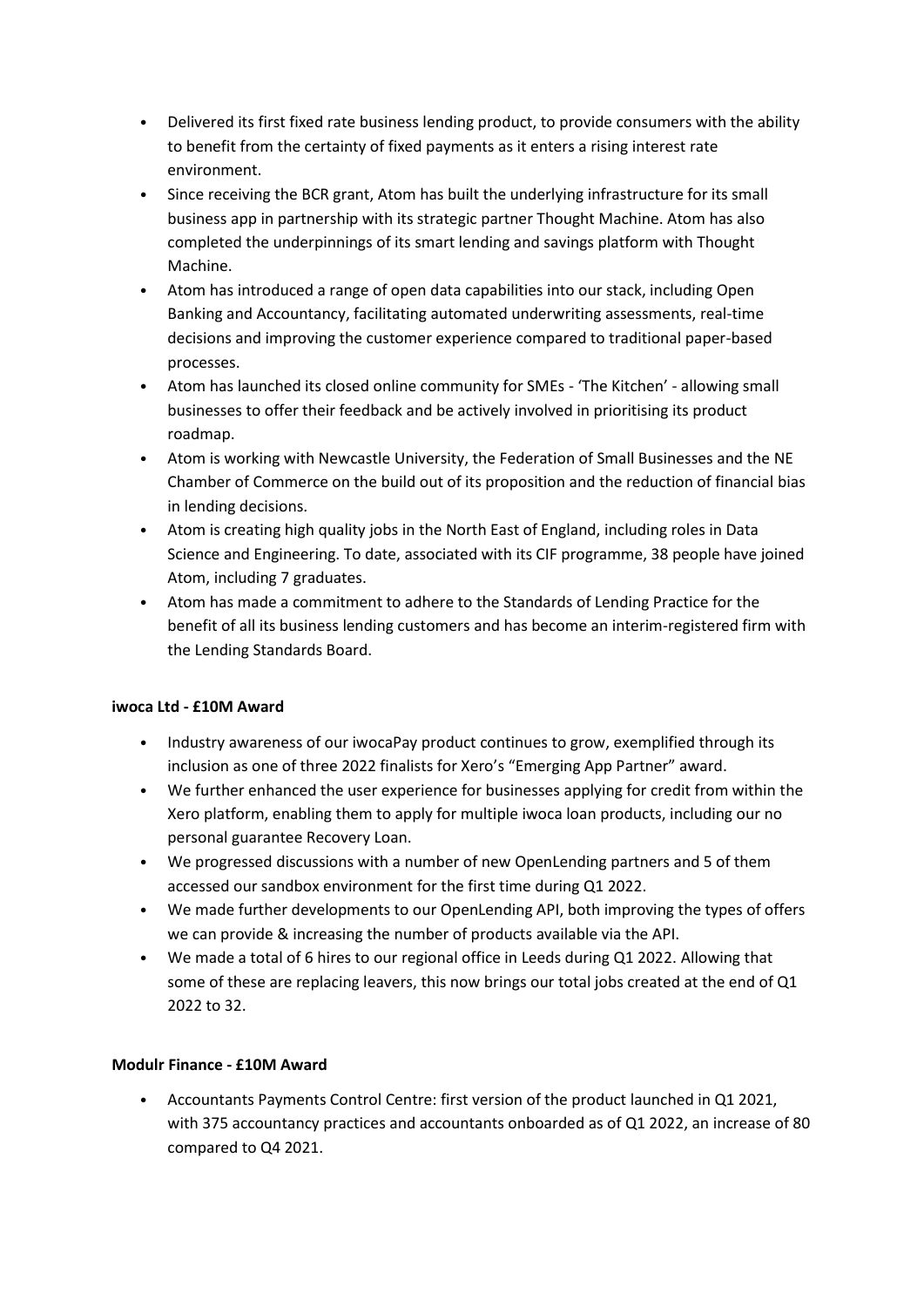- Modulr's Physical Cards product: reached 2.06m processed transactions as of Q1 2022. The product was launched in September 2020, having secured Visa principal membership in March 2020 as part of our journey to implement physical cards. Full press releas[e here](https://www.modulrfinance.com/blog/payments-fintech-modulr-becomes-a-principal-issuing-member-of-visa)
- Marketing strategy:
	- o Accountancy Roadshows launched in Q1 2020, aimed at bringing together forwardthinking accountants and accountancy practices, with 5 virtual events held in Q1 2022 and 10 virtual events held in 2021, generating 2300+ event registrations and 2m+ ad impressions.
	- o Launch of the Pathfinders digital campaign, aimed at recruiting accountants to test our APCC product (over 249 Pathfinder members recruited to date) and delivery of SME client referral content programme to support onboarding of SMEs to product propositions.
	- o [SME Channel Website](https://www.modulrfinance.com/small-business) successfully launched in Q1 2021, generating 26% of our inbound enquires.
- A team of 66 recruited since Q3 2019 (53 brand new highly skilled jobs in Edinburgh, 13 across other UK regions including 2 graduates from Scottish Universities).
- Product delivery for Payment Innovation has seen the successful launch of Payment Initiation Services (PISP) in June 2020, followed by PISP Standing Orders in April 2021, leading to SME reach targets for all areas, across the Payment as a Service and Payment Innovation for Q1 2022.
- Confirmation of Payee outbound was launched in September 2020 and inbound followed in June 2021.
- In Q3 2021, Modulr rolled out a fully automated SME sales and onboarding journey through our SME Channel website.
- Partner Engagement: 10 partners now onboarded, enabling their SMEs to access Modulr's Payment as a Service solutions, including BrightPay and Intuit (Q2 2021).

# **The Currencycloud Group Ltd - £10M Award**

- We processed cross-border payments for 8.9% of all UK SMEs trading internationally (over 30,000 UK SMEs) over the last twelve months.
- We continue to distribute our services widely to UK SMEs, having onboarded 149 financial institutions serving UK SMEs and UK Fintechs since January 2020.
- We have complemented the BCR grant funding with over £26.8m of additional investment to date to deliver a global transaction banking platform for UK SMEs.
- We continue to enhance our cross-border payments proposition, having launched Currencycloud Spark, Weekend FX, SWIFT collections, one new local collections route (CAD), five real-time payment routes (GBP, EUR, SEK, DKK, SGD), self-service payment tracking (first non-bank to market with SWIFT GPI API), and real-time crediting of inbound customer funds and margin balances.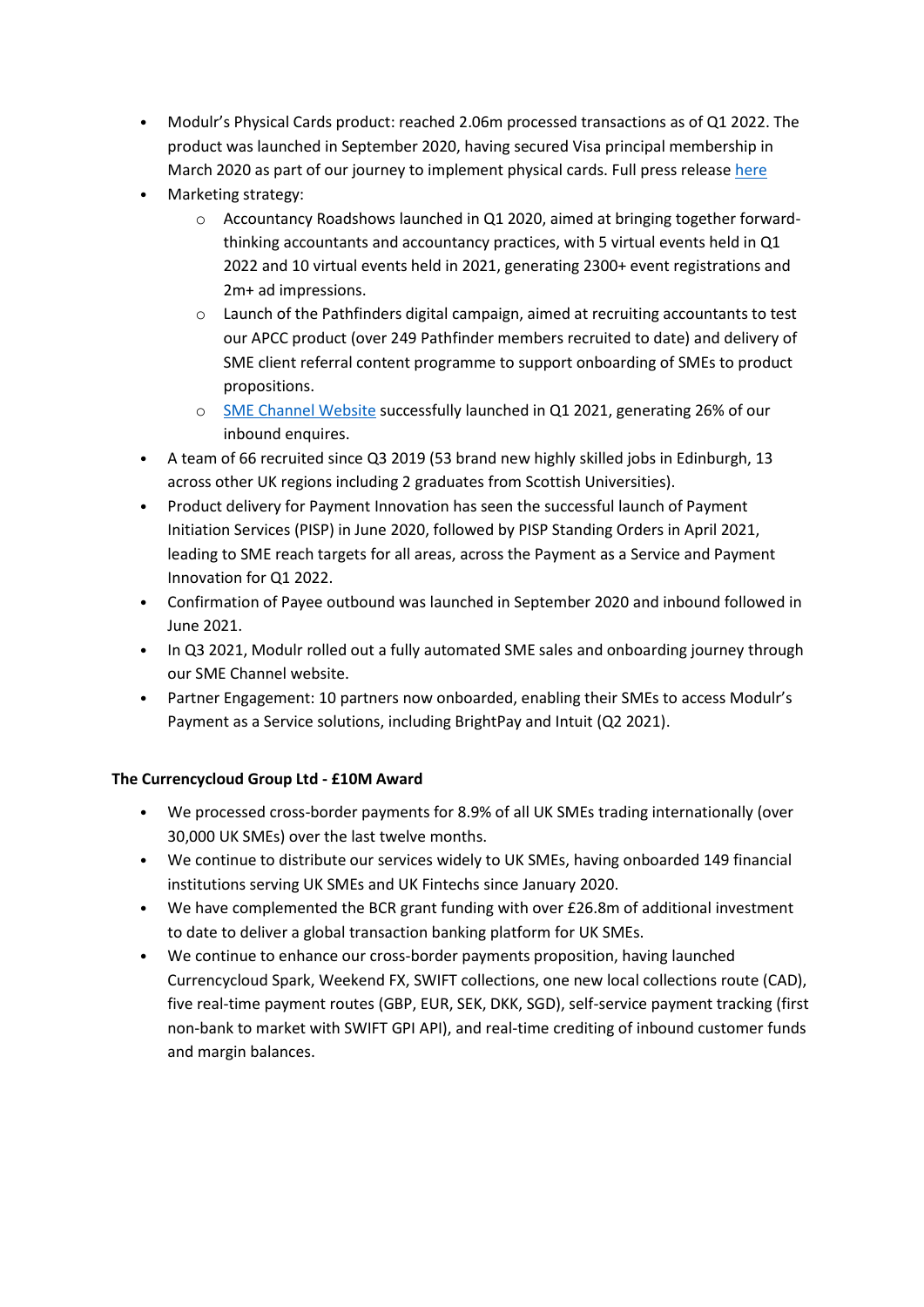### **Codat Limited - £5M Award**

- Codat's platform has been used by banks, alternative lenders, insurers, payments/point of sale providers, cash flow forecasting tools and many more to accelerate development of new and improved integrated products for SMEs.
- Codat has increased the proportion of UK SMEs covered, the variety of use cases supported, and the number of financial services providers using our platform. Codat is now used by over 150 financial service and software providers in total.
- Codat's platform now enables financial products to integrate with commerce platforms including Stripe and Shopify, alongside their broad range of accounting integrations from Xero, and Quickbooks to Wave, Sage 200cloud and Microsoft Dynamics 365 all via a single, developer friendly API. In 2021, we increased our coverage of commerce platforms substantially to support 11 platforms in total, including Amazon Seller Central, Clover and Paypal.
- Codat has successfully launched our self-serve platform and lending portal. These new products are helping our clients to quickly test, build and view data on the Codat platform.
- Codat has now completed 4 out of 7 of our commitments and is well on track to deliver the remaining three commitments within the specified timeframes.
- Codat is pleased to announce that we are now working with five fellow BCR recipients, Atom Bank, Virgin Money, Fluidly, Swoop and Previse to power integrated product offerings.

#### **Fluidly Limited - £5M Award**

- In Q1 2022, we launched 2 new features to help SMEs understand their business better and make more informed decisions. These were Instant Insight, which provides an initial view of the business ahead of the full cashflow forecast, and Cash Performance, that compares actual company performance to the AI forecast.
- In Q1 2022, we enhanced our training capabilities to provide information and understanding on the Fluidly products including the new OakNorth products.
- We have 46 lenders in our marketplace, many of whom are alternative finance players.
- We are working with more than 40 of the Top 100 Accounting Firms in the UK to reach as many SMEs as possible at scale.
- In Q4 2021, OakNorth Bank announced it was acquiring Fluidly pending regulatory approval. The strategic objective of the acquisition being to enhance OakNorth's SME lending capabilities by leveraging data and forward-looking analytics, powered by Fluidly's technology.
- In Q4 2021, we were shortlisted for two Accounting Excellence awards, the Partnership Award for building excellence relationships with accountants and Product Innovation of the Year, for our funding platform.
- In Q4 2021, we launched actions within our product to help SMEs manage their cashflow: including a new 'Plan' feature which supports financial decision making.
- In Q3 2021, we launched our first fully automated funding journey enabling SME businesses to receive an instant decision about their funding options and receive approval for funds in real time.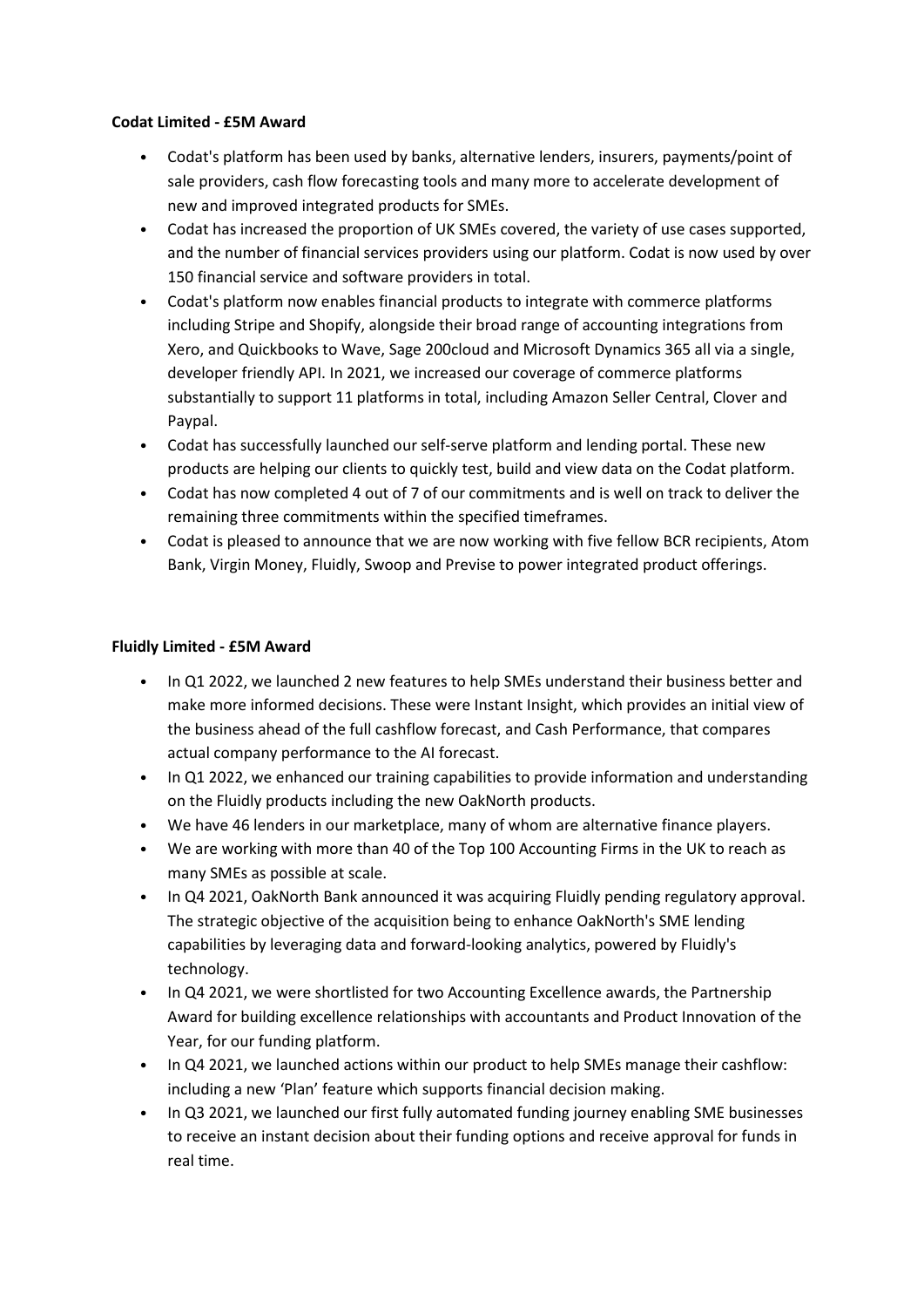- We launched our VAT insights tool to allow our SME users of both Quickbooks and Xero to benefit from this feature, including forecasting VAT payments and handling VAT deferrals
- In Q1 2021, we began our partnership with Virgin Money, to provide cashflow insights and generate critical cashflow wellness solutions.
- In November 2020, we were awarded the LUCA Award for best cashflow forecasting software and in December 2020, we were awarded the Accounting Excellence Award for Software Innovation of the Year. We continued to strengthen our partnerships with General Ledgers (Xero and Intuit Quickbooks) and were awarded Practice App of the Year (2020) at the Xero Awards.
- We launched our funding journey (financial services marketplace): this allows SMEs to instantly access pre-qualified funding offers from a range of lenders by inputting just their company name. We are also now able to support the government backed Recovery Loan Scheme for borrowers.

### **Funding Options Limited - £5M Award**

- Funding Options has used BCR funding in line with our pledges to help facilitate over £326m of new lending (debt) overall to UK SMEs since the commencement of Pool D. In doing so, we have exceeded all prior targets for new alternative lending to date.
- In addition, the team's activity in onboarding selected new alternative lenders has seen the panel remain above our pledge target with 104 currently active lenders.
- Funding Options has raised the full £5m in matched investment for our Pool D grant to enable us to deliver against our strategy.
- As an early adopter of Open Banking technology, Funding Options has championed the benefits of Open Banking infrastructure for both our business customers and lender partners alike. Adoption rates have been strong, and Open Banking is proving a key enabler in delivering significantly greater efficiency in SME lending to UK businesses. Further enhancements to our customer journey have been implemented to embed Open Banking seamlessly into the application process.
- In Q2 2021, Funding Options launched Funding Cloud<sup>TM</sup> a technology and data-driven platform that connects businesses, lenders, and partners to facilitate fast, accurate and secure access to funding at scale. By integrating lenders into Funding Cloud<sup>TM</sup> via APIs, the platform has the power to achieve fully digitally underwritten lending decisions in real time. The shortest time frame achieved to date from a business submitting a finance application to full approval by a partner lender, is 20 seconds. The shortest time frame achieved to date from a business submitting a finance application to having the money transferred into its bank account by a partner lender, is 18 minutes. Longer-term Funding Cloud™ will enable a host of data-driven SME services to be sourced through digital journeys.
- Funding Options continues to make great progress in empowering accountancy firms and other professional companies to provide vital support to their local SMEs. To improve our service to this segment specifically, in Q4 2021 the team launched "Funding Cloud™ Connect" - Funding Options' tailored solution for professional firms through its Advisory channel.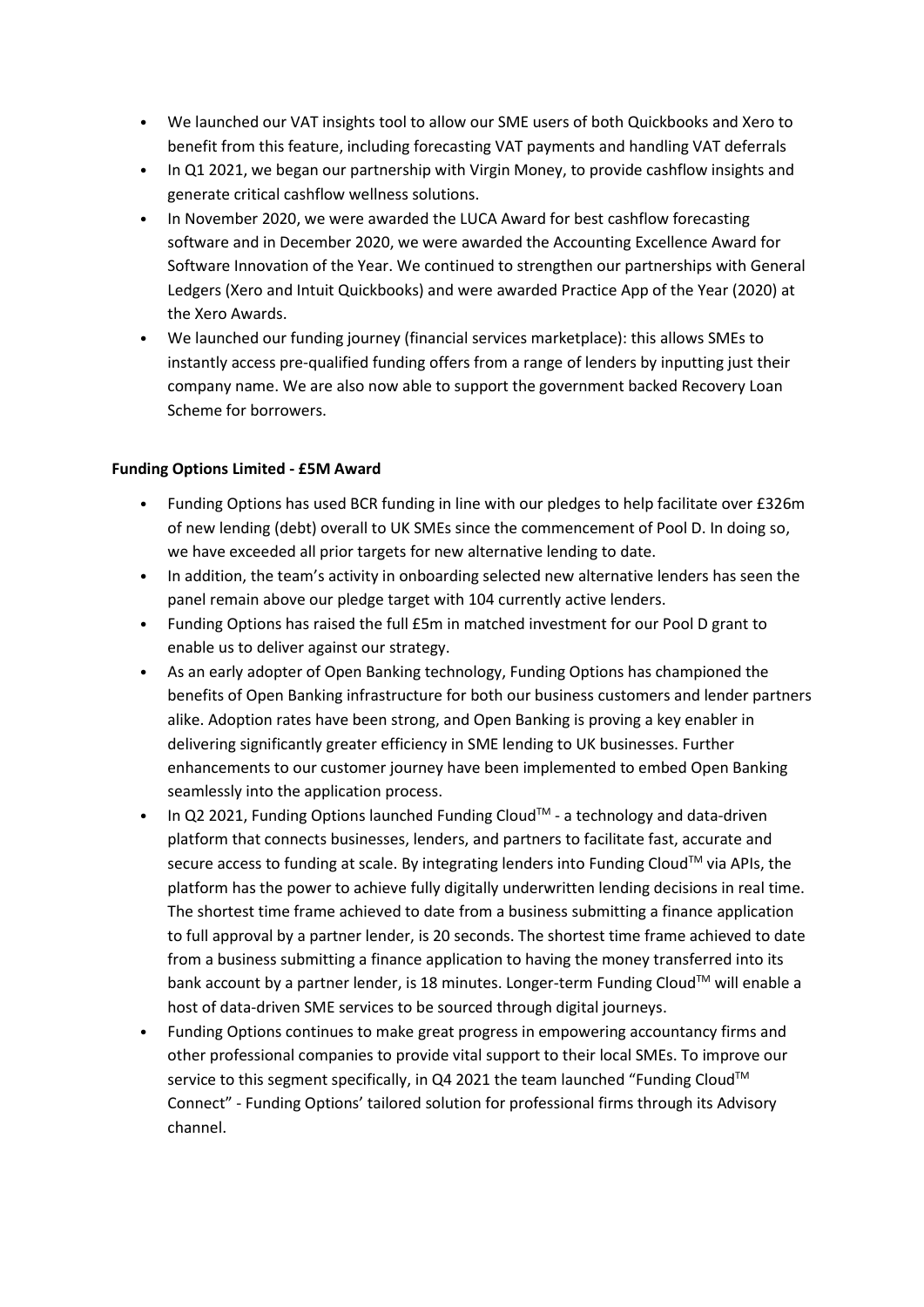• We have continued to submit applications for new loans without any cost of acquisition to a growing number of lender partners, delivering ahead of target and arranging over £91M in new lending at nil cost of acquisition cumulatively so far.

## **Swoop Finance Limited - £5M Award**

- Launch of new virtual CFO where SMEs can access loans, grants, and investment, as well as cut costs across utilities, banking, and FX resulting in £1.25bn in finance raised and saved for UK SMEs.
- 313k funding applications received through the platform.
- 1,333 funding providers onboarded within the integrated marketplace.
- Released online education platform for advisors on SME funding landscape.
- Built integrations into Salesforce and AirCall for portal offering for brokers.
- Launched new white label platform with UMI.
- Launched new lender API with RetailCap
- 517k SMEs utilising Swoop Virtual CFO marketplace.
- 29 new employees in the Midlands.

### **Form3 Limited - £5M Award**

• In Q4 2021, Form3 delivered 'Payment System Orchestration' initiative in line with our Business Case.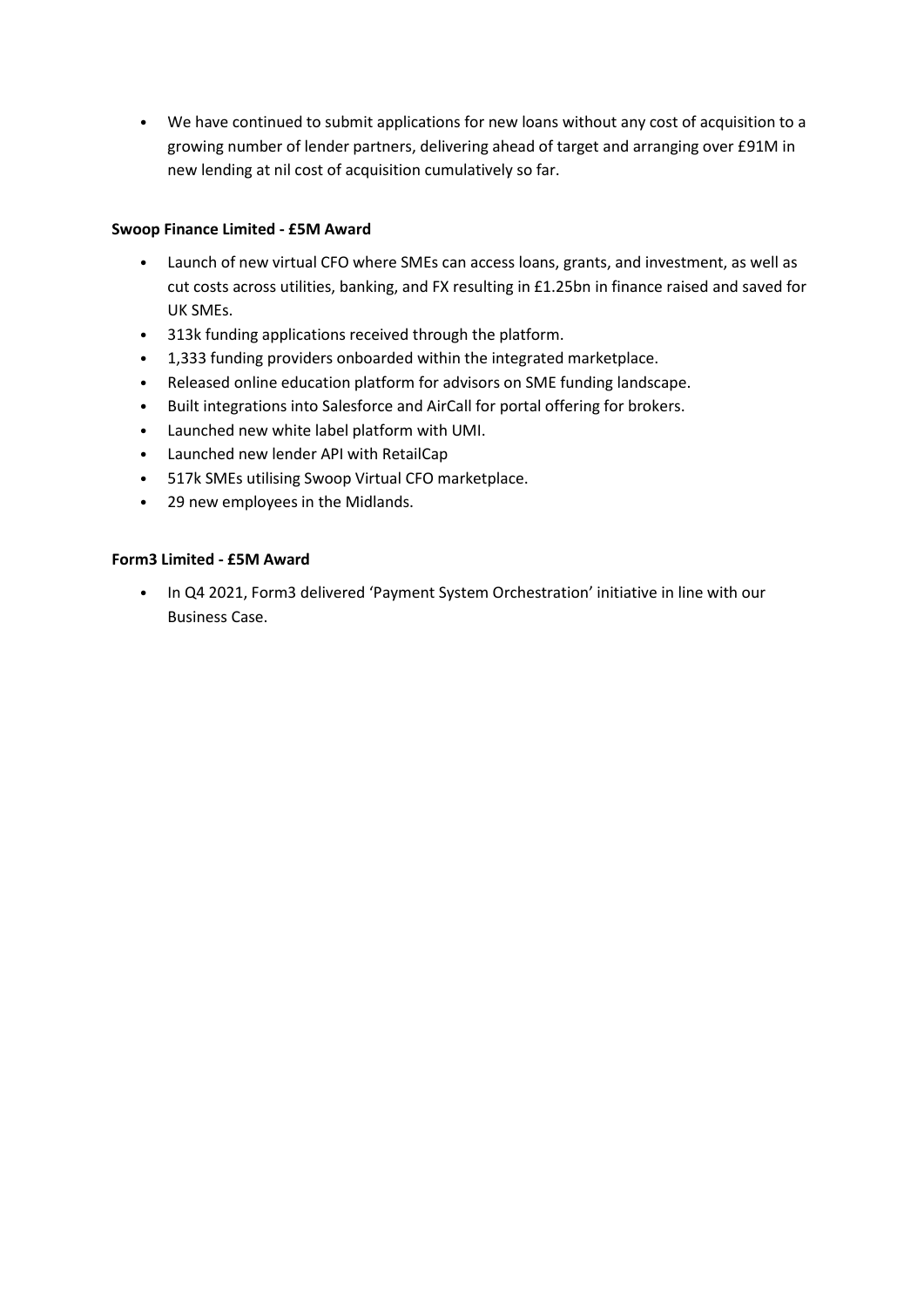### **Pool E Key Achievements as of 28 February 2022**

#### **Virgin Money Plc – £35m Award**

- Having materially improved the digital onboarding experience for customers, combined with the launch of our M-Account proposition and marketing activity, we're now seeing sustained net customer growth and improved customer satisfaction (currently at 67% for sole trader and single director applicants). We also have further onboarding improvements due to land in the first half of 2022.
- Following the launch of 'M-Track' in 2021 to our first cohort of customers, work has progressed in readiness to enable and promote wider usage in the next reporting period.
- Supporting marketplace, we announced our 10th partnership with Expend, which meets our target. Expend will help to support small businesses to submit and manage their expenses, saving business owners time and giving them an accurate view of their expenditure. This partnership further strengthens the suite of working capital tools and solutions Virgin Money is able to offer customers.
- We've successfully transitioned our Fintech Incubator capability from our 'programme' into our business operating model, including a market scanning capability. We continue to work with fintechs in the incubator, with 8 having graduated to date and 2 undergoing proof of value.
- We've completed initial discovery and design work in relation to an innovative digital lending capability, which would seek to offer SMEs timely access to funding through a new digital channel.

## **ClearBank – £25m Award**

- A leading SME challenger in terms of BCAs; creating a compelling SME alternative to high street banks.
- Achieved the committed 1% additional market penetration.
- Provided opportunities for 26 SME partners.
- Onboarded over 47,000 female and 63,000 BAME entrepreneurs.

## **MarketFinance – £10m Award**

- We have partnered with DirectID as our Open Banking partner, which will allow us to further reduce the time to credit decision across our solutions.
- We are excited about MarketPay and Embedded Finance and have already launched 2 pilots with embedded partners and processed more than 30 transactions during the early stages of the pilot. In addition, we have already built a significant pipeline of potential embedded partners that will allow us to increase our reach quickly and efficiently.
- We have launched our partnerships with Azets and Equals Money and are excited about reporting further progress in the coming months.
- We are pleased to have been one of the first non-bank lenders to have been accredited under the Recovery Loan Scheme by the BBB.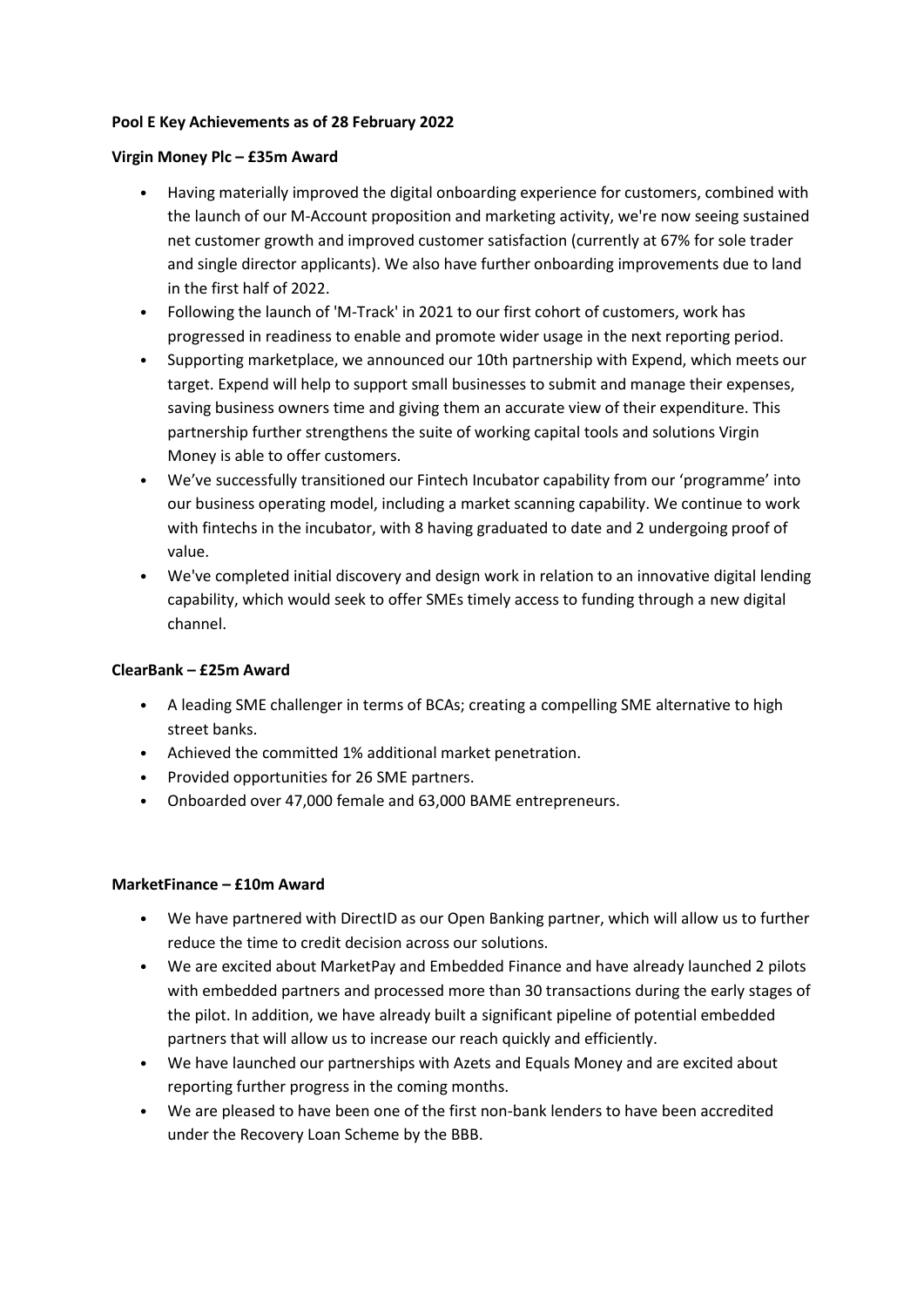- We are currently ahead of plan overall with our partnerships roadmap and commitments having already launched partnerships with 5 SME providers, 1 challenger bank and 2 innovative service providers
- We are pleased to have launched our third funding solution FlexLoan (previously known as RCF or Revolving Credit Facility) in Q2 2021 and have seen great momentum during the MVP stage. We continue to manage our existing book of c£2.5m and have commenced Loans lending outside of government-backed schemes as of Q1-22.
- We are pleased to have delivered 100% of our target to date of £300m of new lending
- We are currently market-leading in our speed of credit decisions with the vast majority of credit applications processed within 24h.
- Over the course of 2021, we invested in dedicated Customer Service and Customer Success functions which has led to an increase in customer satisfaction evident by our Excellent TrustPilot score which is currently 4.8.
- We have raised our largest funding facility to date of £250m to support lending under the Recovery Loans Scheme in September-21 as well as a £100m facility to support lending outside of government-backed schemes in Q1-22 to continue growing our new lending.

## **Codat Limited – £2.5m Award**

- Codat's platform has been used by banks, alternative lenders, insurers, payments/point of sale providers, cash flow forecasting tools and many more to accelerate development of new and improved integrated products for SMEs.
- Codat has increased the proportion of UK SMEs covered, the variety of use cases supported, and the number of financial services providers using their platform.
- Codat's platform now enables financial products to integrate with 11 different commerce platforms including Stripe and Shopify, alongside their broad range of accounting integrations from Xero, and Quickbooks to Wave, Sage 200cloud and Microsoft Dynamics 365 all via a single, developer friendly API.
- Codat has successfully launched its self-serve platform and lending portal. These new products are now helping our clients to quickly test, build and view data on the Codat platform.
- Codat has now completed 2 out of 5 of our commitments and is well on track to deliver the remaining commitments within the specified timeframes.
- Codat is pleased to announce that we are now working with four fellow BCR recipients, Atom Bank, Virgin Money, Fluidly and Previse to power integrated product offerings.

## **ezbob Ltd – £2.5M Award**

- ezbob has successfully launched the first of its PoCs with a leading mid-tier bank. ezbob Express, comprising the complete end-to-end platform, allows customers to digitally apply for an unsecured loan and receive an immediate credit decision.
- As part of the PoC phase, our customer is using our newly developed "existing clients" upload data tool flow which relies on data sharing with our customer's core processing platform.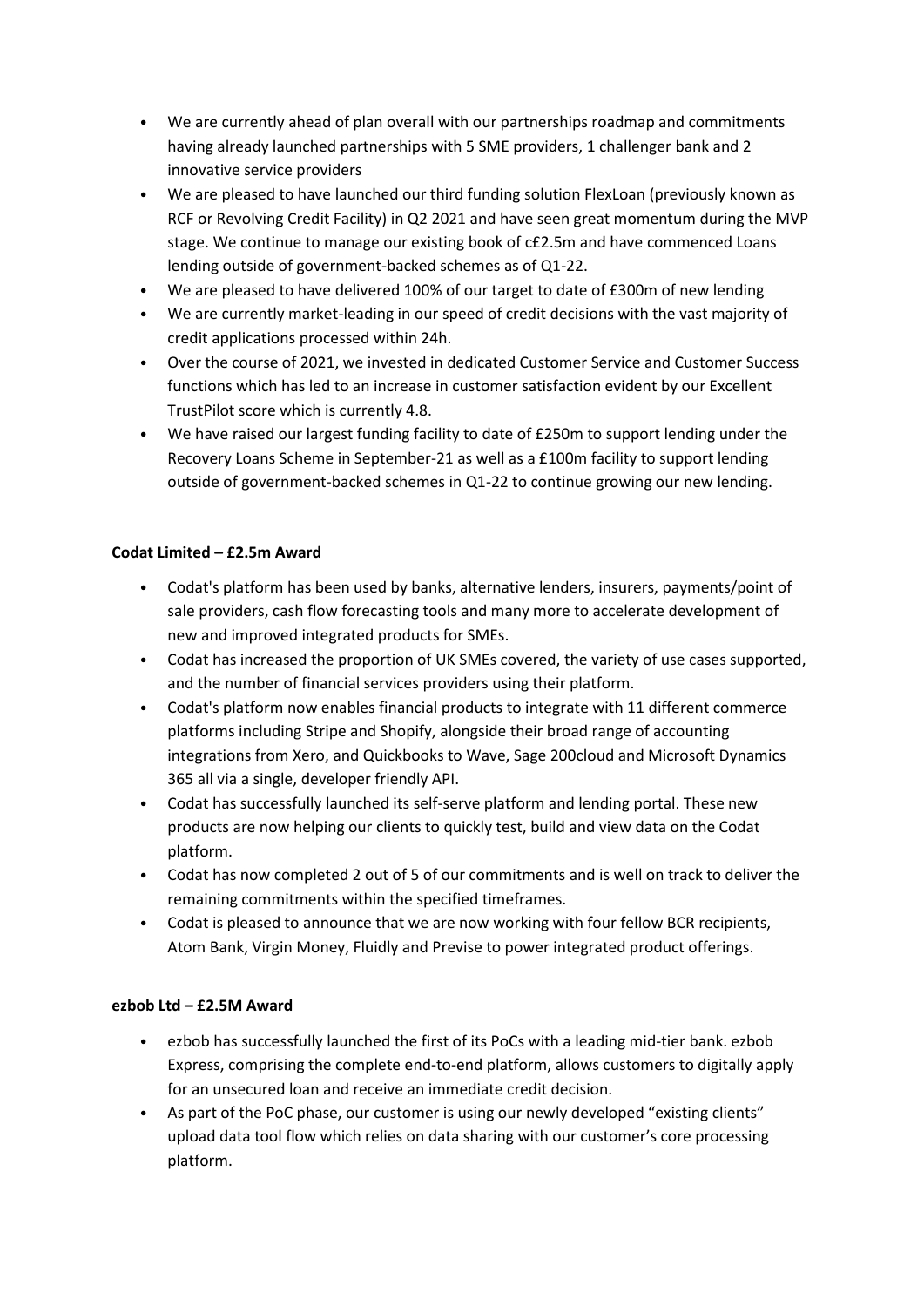- ezbob also developed the Broker and Relationship Manager portal interface allowing for a wider range of acquisition channels whilst fully supporting GDPR compliance.
- We implemented a new and advanced risk engine to allow easy creation and maintenance of new risk models.
- We developed data loaders (mostly for existing bank users) allowing fast and easy mapping of data sets to the ezbob Express platform.
- A configuration admin tool for easy definition of risk rules and pricing for more flexibility and fast adjustments has also been developed.
- We implemented a new financial product allowing for account opening for sole traders.

## **tomatopay – £2.5m Award**

- untied's app was recognised by HMRC for MTD for Income Tax and first tax returns for 2020/21 were submitted using untied. tomato pay's Open Banking payment APIs powered the first payment to HMRC (executed within the untied app).
- tomato pay launched an instant payments app with QR-code based revenue collection and released an MVP of the smart invoice functionality helping SMEs stay on top of their cashflow.
- tomato pay's Open Banking payment APIs powers payment requests with built-in reporting ready for Making Tax Digital.
- The SMART partnership with beachhead bank partner was soft launched in August 2021.
- untied has been embedded in Deliveroo onboarding for new riders, with rollout commencing in September 2021 and a reach of 50,000 riders.
- Strengthened leadership teams within both tomato pay and untied with strong, recognisable names from the SME banking and payments industries.
- untied and tomato pay's joint POC utilising Variable Recurring Payments (the next generation of Open Banking payments) and untied's tax engine won an award from UK Finance/Open Banking World/ Ozone.
- The co-branded SMART version in cooperation with Santander UK was shortlisted and highly commended in relation to 'Best Fintech Partnership' in the Banking Tech Awards of 2021.

## **Funding Xchange Ltd – £5m Award**

- To make finance more accessible, we have continued to expand our partnerships over 2021 and into 2022 including driving the market adoption of our technology products by banks and lenders placing our technology at the point of need to SMEs whether they are seeking funding directly through FXE or via any of our partners.
- Making finance more affordable, with BCR support, H1 2022 will see us finalise the launch of our Embedded Lending services to a Tier 1 Bank. This relationship will provide thousands of SMEs with faster, more efficient and more accurate decisions. SMEs will see an increased range of products which may be suitable for their needs including options for funding from other funders. This will improve successful funding outcomes and improve customer experience.
- From a sustainability perspective Our CIF funded portfolio monitoring solution has now been fully launched to the market, generating a strong pipeline of commercial opportunities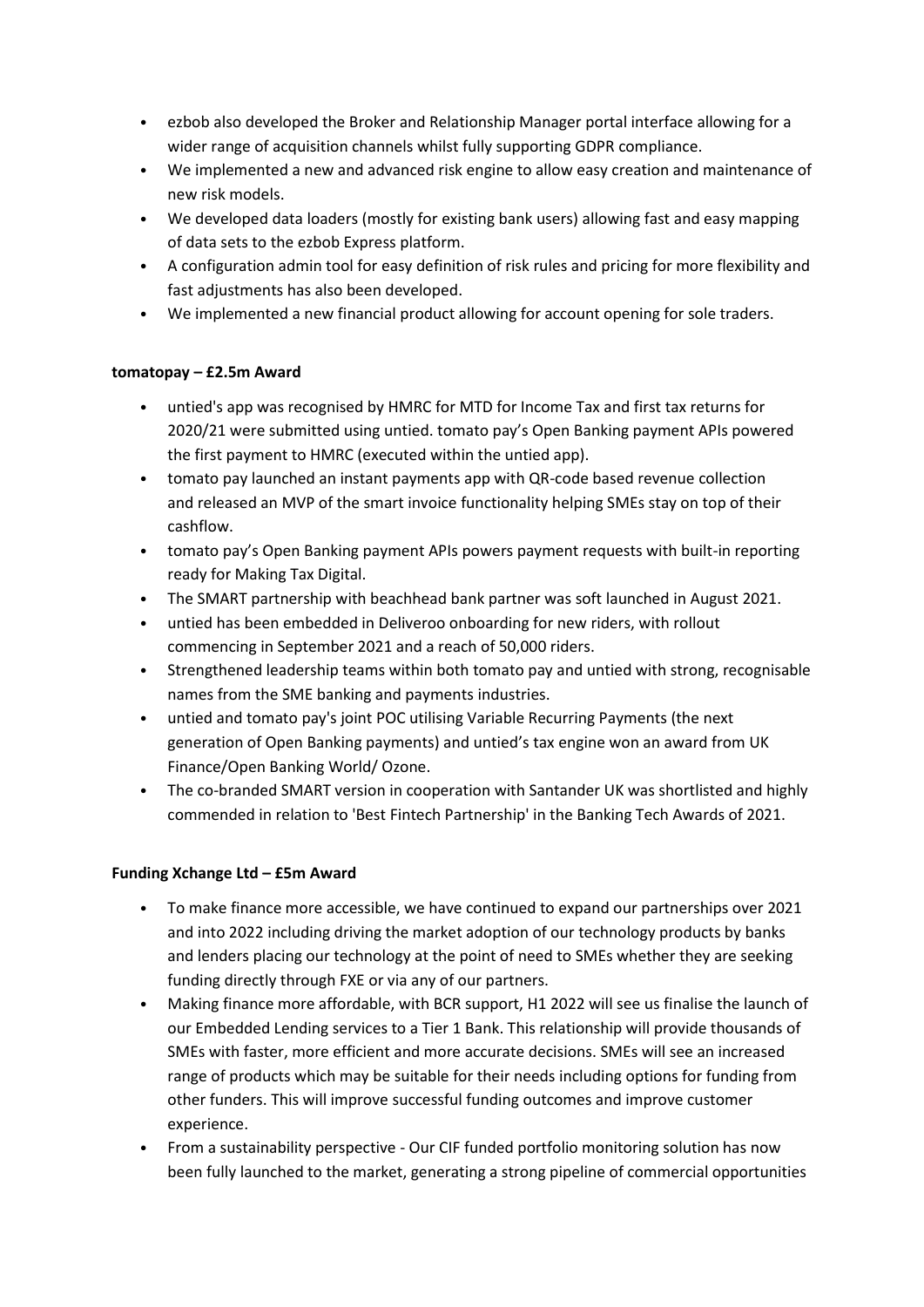to support clients. We have signed commercial agreements for the use of our portfolio monitoring solution by several partners.

### **Previse Ltd – £2.5m Award**

- We continued to make very strong progress with the Good Business Pays campaign in Q1 2022 attracting a wide range of backers. To date over 57,000 businesses have used the online tools we have made available to improve transparency on payment practices.
- We continue to see strong traction with suppliers that have identified a current need and our InstantFinance solutions are now available to over 43,000 SMEs in excess of £10.5m advanced to date.
- Work has continued during Q1 2022 with a large global bank with a strong UK presence to deploy InstantFinance powered solutions to SMEs. An early Q2 launch is planned.
- The extensions to our capability and introduction of a direct marketing approach in Q1 2022 now mean that InstantFinance products should be comfortably available to at least double the number of SMEs originally committed to (100k+) by Dec '22.
- During Q1 2022 we conducted further validation of the open market deployment model with a global e-invoicing and trade finance platform. We expect to be able to report further progress on this in the coming months.

### **Ebury Partners Ltd – £2.5m Award**

- In August 2021, we released the first of our deliverables in creating a digital suite of products, through creating an integrated way for clients to use an FX spot or drawdown from an existing forward when submitting financing requests. This deliverable enhances the client experience, making it easier and faster to submit requests to finance their invoices. It also has downstream benefits internally which further improves the client experience.
- In November 2021, we released the second of our main deliverable, allowing clients to selfserve online. In addition to having their FX instruments integrated at the point of financing, clients now have the functionality to manage their credit line themselves. The self-serve platform includes detailed financing information, overdue and upcoming payment alerts, downloadable reports among others. This not only improves the client experience but also streamlines the way in which we handle trades from an operational perspective.
- In December 2021, we reached our target of lending £42m to UK SMEs who continue to benefits from the deliverables in August and November 2021. The loan book continues to grow with these enhancements being a critical part of the growth.